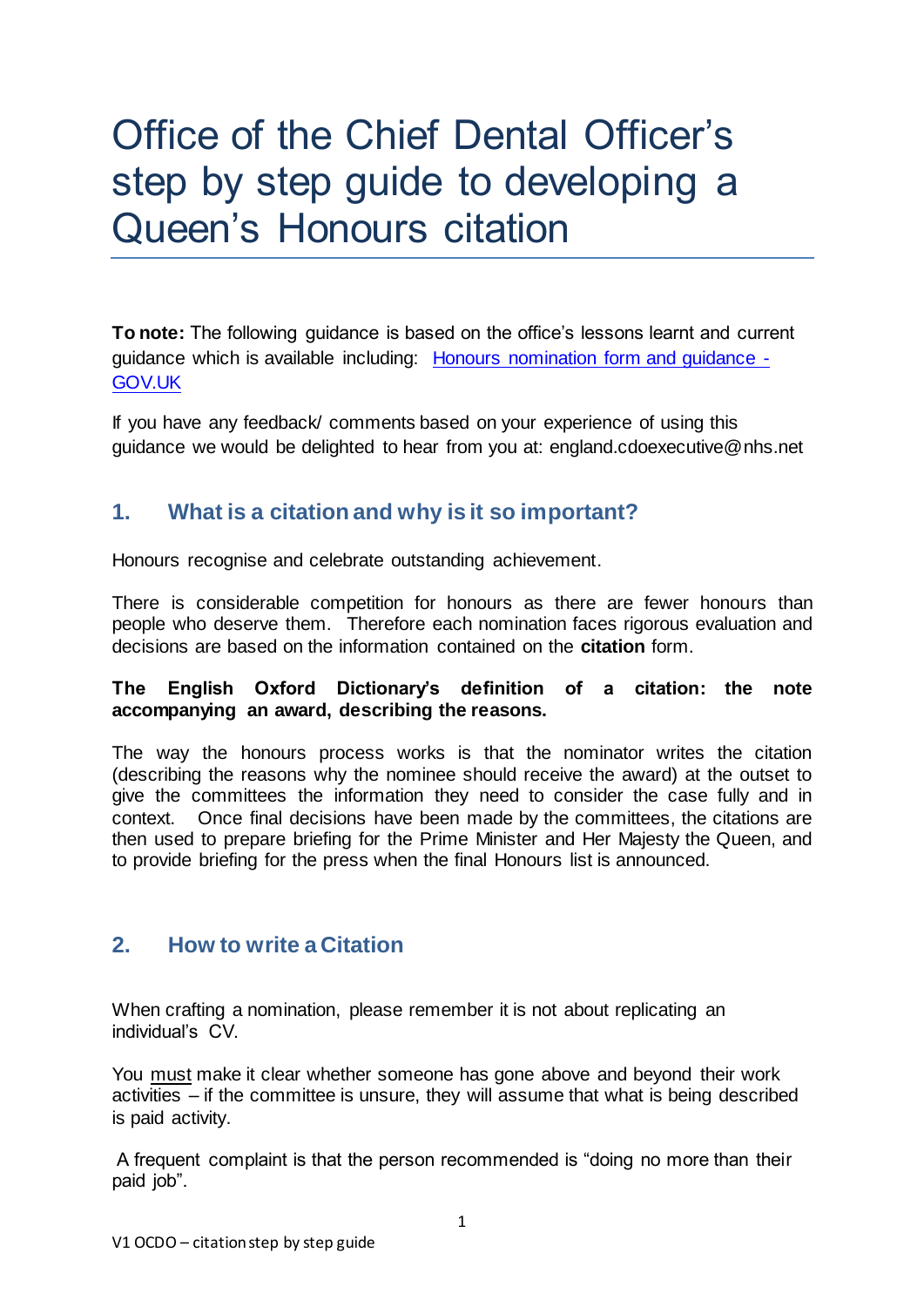Success is usually achieved with a compelling and evidenced narrative on:

- $\triangleright$  what the candidate has achieved:
- $\triangleright$  the challenges that were overcome:
- $\triangleright$  what made their contribution special;
- $\triangleright$  their personal commitment/investment and the significant difference that this has made for patients and service users, whether locally, regionally or nationally.

For example: "The hospital was notorious, with many cases of MRSA, dirty wards and an attitude that patients were a nuisance. She arrived and worked hard to improve standards over a two year period by instilling pride in her staff, and giving bonuses for those staff with clean wards where efficiency and a helpful attitude were the norm, not the exception. The **rates of MRSA are now amongst the lowest in the country and staff turnover has been halved**."

### **2.1 The Story**

Every citation is different. But it must tell the story of what your candidate has done and put in context for the reader who won't necessarily have detailed knowledge of the person/subject.

You need to start building the story and the **evidence of what they've done as an individual and how they've made things better for others.** This could be as simple as searching the internet or discussing the nominee with their peers.

### **As well as facts, it is also important to bring out the character of the individual rather than becoming arid recitations of data**

• The first and most important step is to decide what the focus of the story is - by answering these questions :

### *Why is the individual being recommended, have they (could be more than one achievement)?*

- o made a difference to their community or field of work?
- o brought distinction to British life and enhanced its reputation?
- o exemplified the best sustained and selfless voluntary service?
- o made an outstanding impact on patients or public?
- o demonstrated innovation, creativity and entrepreneurship?
- o changed things, with an emphasis on achievement?
- o improved the lot of those less able to help themselves?
- o displayed moral courage and vision in making and delivering tough choices?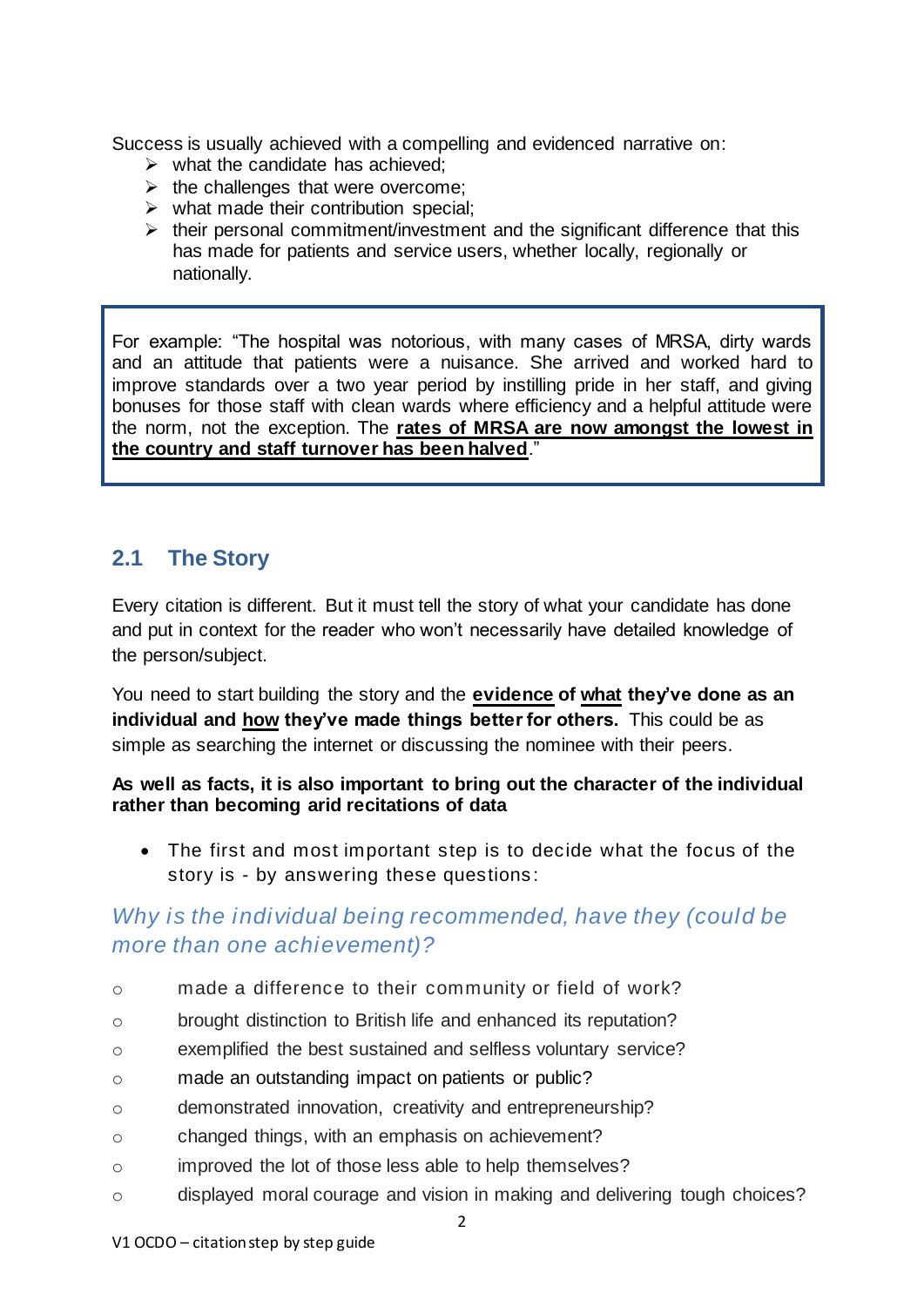- o carried the respect of their peers?
- o exemplars of best practice in their field?
- o taken on a role, which is not traditionally done and is regarded as a role model?
- o improved patient safety by reducing risks or incidents;
- o Made a particular breakthrough or proponent of a particular change;

### *Has the nominee's work had an international, national, regional or local impact?*

*Why are they being nominated at this particular time?*

• The next step is to start writing the Story

It is helpful to prepare the long citation in the style of about **four paragraphs** and broadly in the order as below:

## **SUMMARY**

Suggest a brief overview is provided: what is special about the nominee's achievements and outlining the key contributions they have made. You'll be able to show how their work has had a wider positive impact and at what level this has been (for example, a local, regional or national level).

Furthermore why are they being nominated at this particular time (when did they carry out the activity and why should they be recognised now? Is there a time factor involved – an anniversary, a launch, a dissolution of the organisation, a particular target reached or some other success?).

**First sentence:** A good opening sentence will catch the attention of the Committee - providing the compelling reason(s) of why the person has been **recommended.**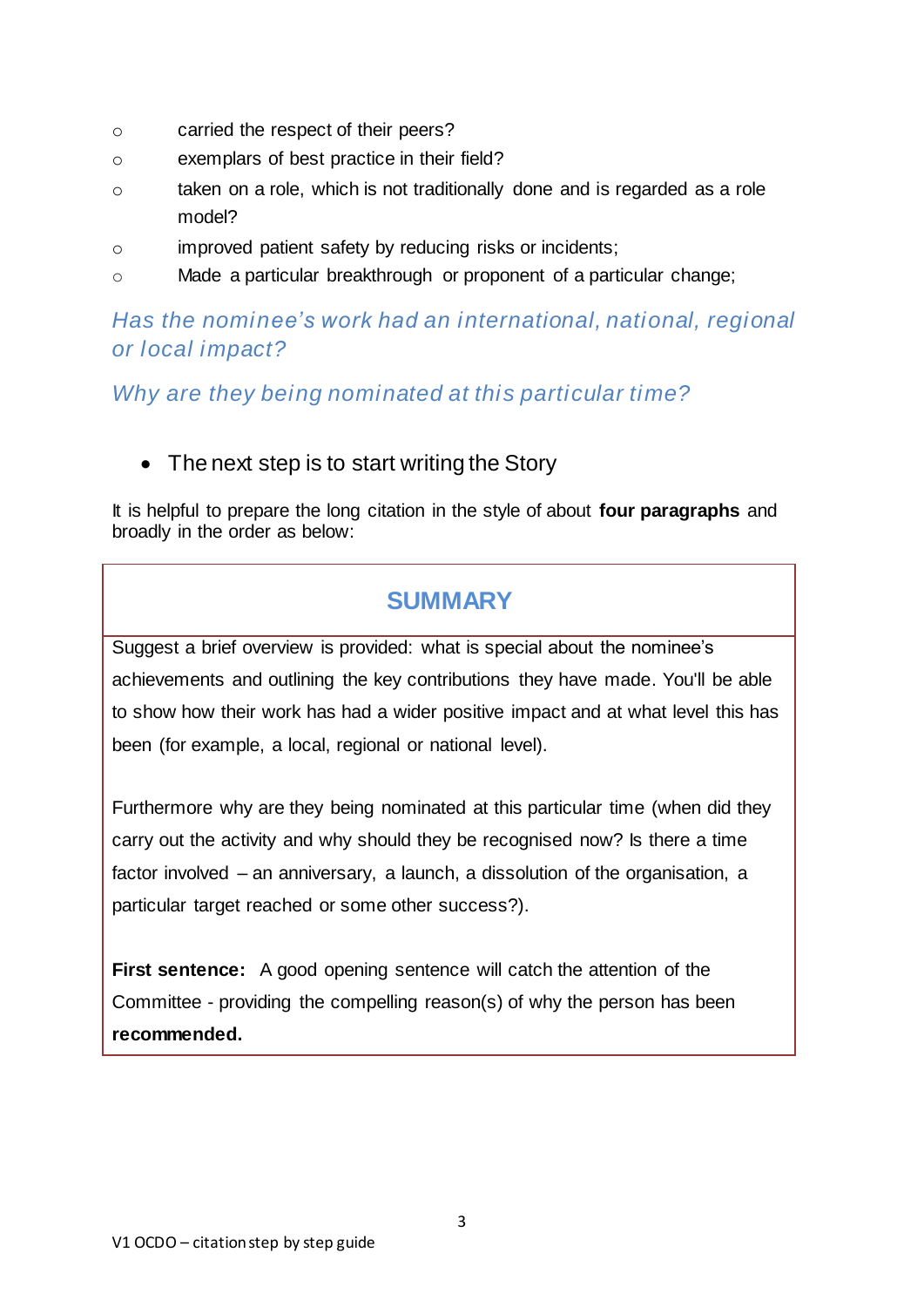# **EVIDENCE & CONTRIBUTION**

The main section of the citation expands on the summary providing further details of why the individual has been recommended giving one or two specific and detailed examples of their achievement/s.

Look for specific achievements wherever possible, but if the subject area is specialised or outside your own expertise, be aware of implied achievements; a short general statement about running a committee or completing a planning project may be hiding a large amount of work.

Furthermore a good nomination describes as vividly and precisely as possible the difference their contribution has made. The following questions may help to provide a framework:

- **where there has been a significant difference and/or improvement ?**
- **how were things before they began?**
- **how are they now? Why are things better?**
- **what makes your nominee different from others doing the same thing?**
- **what has the impact been?**

### **Evidence – Evidence – Evidence**

It important to support the claim/s by using relevant facts, figures, publication and evidence of outstanding impact.

# **ADDITIONAL INFORMATION PARAGRAPH:**

An opportunity to include information not already covered within the citation/ nomination such as the nominee's wider contribution including past roles, another area/field, voluntary or charitable work.

Exemplar achievements will still be recognised but a wider contribution will make a strong case even more compelling.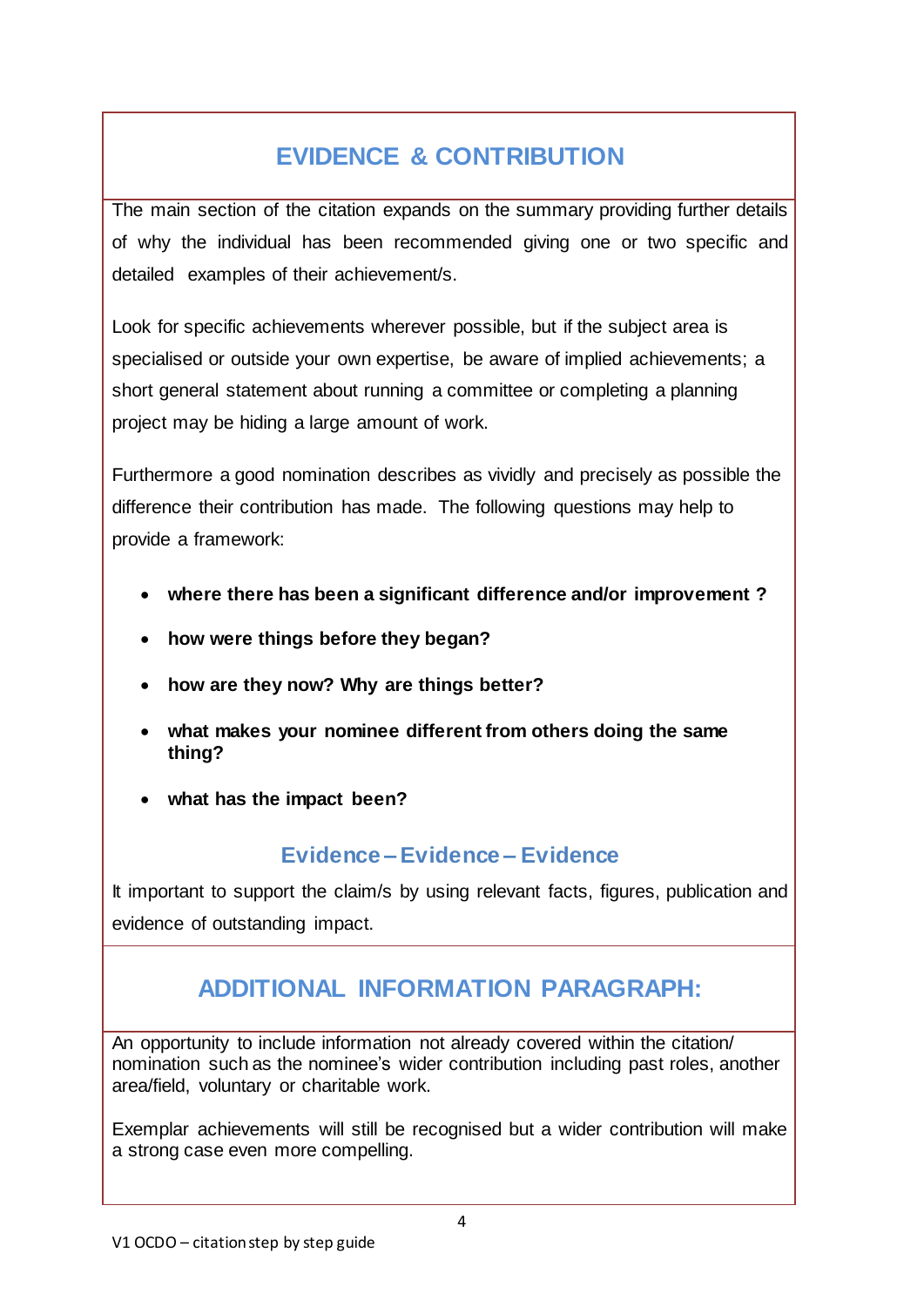## **THE ENDING:**

Last sentence: It is helpful, similar to the first sentence, to use the final last line to summarise the individual's personal overall impact.

### Finding the right words to use:

As long as they are accurate, do not be afraid of using superlatives in citations. Honours exist specifically to recognise superlative achievement.

Below are examples of words and phrases which could be used in a citation – however if used don't forget to support the assertion with hard evidence and examples.

#### **Words such as**

| Admired          | Ambassador     | Articulate     | Campaigned        |
|------------------|----------------|----------------|-------------------|
| Committed        | Conscientious  | Contributed    | Creativity        |
| Dedicated        | Determination  | Devoted        | <b>Diligent</b>   |
| Dogged           | Drive          | Enthusiastic   | Exemplary         |
| Fair             | Impact         | Innovation     | Inspirational     |
| Passionate       | Peerless       | Performance    | Persuasive        |
| Pioneered        | Recognition    | Resourceful    | Respect           |
| Selflessness     | Supportive     | Sustainability | Sympathetic       |
| <b>Tenacious</b> | <b>Trusted</b> | Unflustered    | <b>Unstinting</b> |
| Vibrant          | Wise           | Zeal           |                   |

#### **Phrases such as:**

- Making a difference
- Going the extra mile
- Overcoming obstacles
- Head and shoulders above the rest
- Turned around
- Leading proponent of
- Key figure
- Helped shape
- Embodiment of

5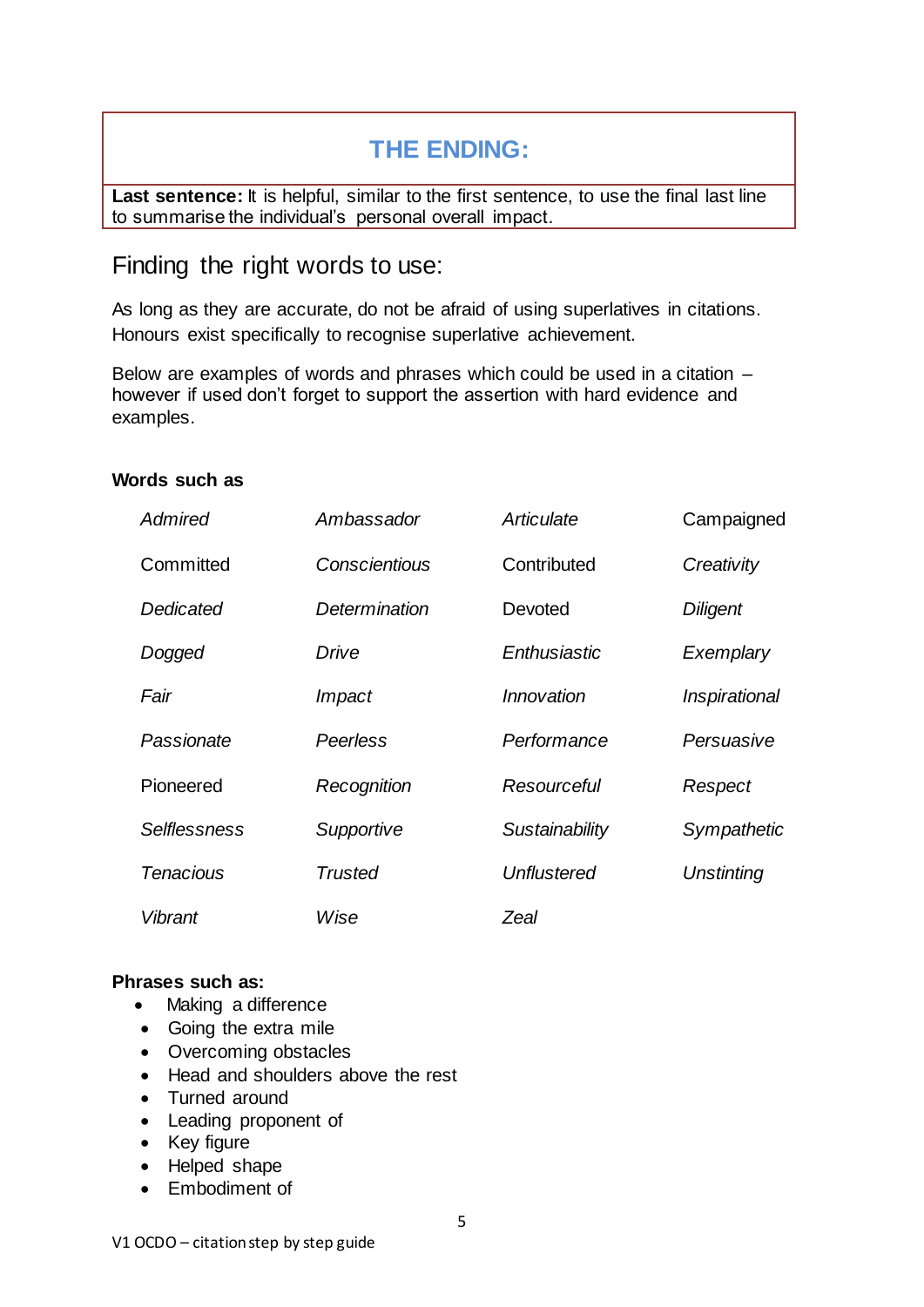- Outstanding contribution
- An inspiration for the next generation
- Moral courage
- Ability to make tough choices
- Seeks resolutions
- Proactively engaging
- Devoted time, effort and personal reputation to take on …
- Using tenacious and persuasive skills
- One of the major barriers
- Her/his awe inspiring enthusiasm for improving
- Drive for improvement does not stop at work … she/he regularly
- Brought enthusiasm, fresh ideas and provided support
- She/he had confidence and expertise to hold his own
- She/he was an excellent negotiator and dedicated observer who made a difference
- His/her successful involvement
- As a result of this, a clear plan of action
- Produced, perhaps against the odds
- Earned the respect of peers